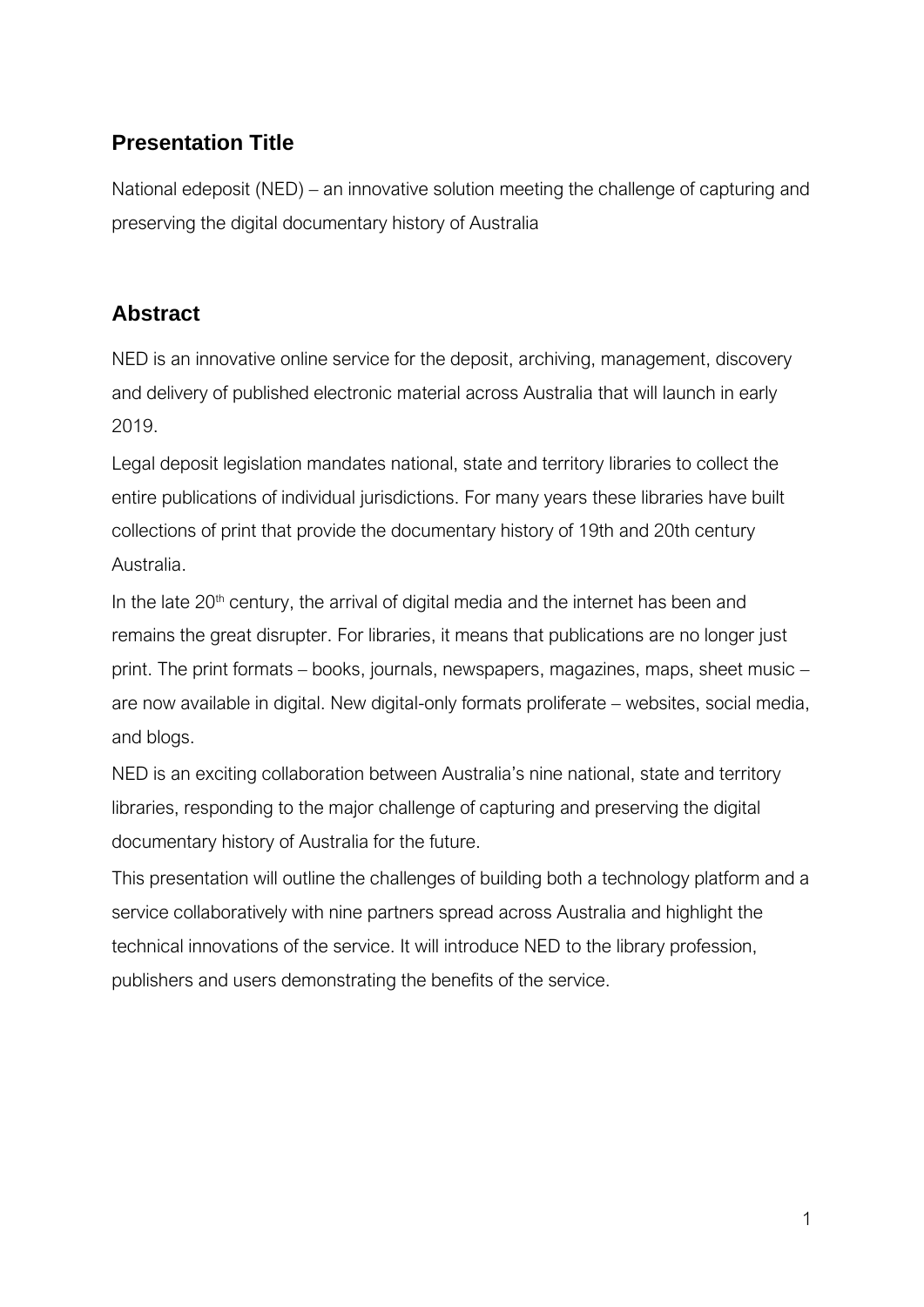# **The Paper**

## **1 Background – Jo**

## Slide 1

This afternoon Brendan and I are going to introduce you to the National edeposit service (or NED for short). We'll hightlight why the national, state and territory libraries decided to work together on this service, the challenges we have faced and some of the innovative solutions that have been developed.

## Slide 2

## **1.1 Legal Deposit**

Legal deposit is a statutory obligation which requires that any organisation, commercial *or public, and any individual producing any type of documentation in multiple copies, be obliged to deposit one or more copies with a recognised national institution.* 

In general, any type of library material, regardless of the format, as long as it is made available to the public and produced in multiple copies, should be an object of legal deposit. This includes all types of print material (books, serials, pamphlets, maps, etc.), most audio-visual material (sound recordings, discs, videos, films, multimedia kits, microforms, etc.) and also electronic material.

So why is legal deposit important?

The International Federation of Library Associations and Institutions *[Statement on Legal](https://www.ifla.org/publications/ifla-statement-on-legal-deposit-2011)  [Deposit](https://www.ifla.org/publications/ifla-statement-on-legal-deposit-2011)* outlines the purpose of legal deposit:

- Ensures comprehensive collection of a nation's documentary heritage
- Comprehensive, standardised cataloguing and recording of publications
- Supports preservation long term survival of documentary heritage
- Fundamental to freedom of information and supports informed citizenry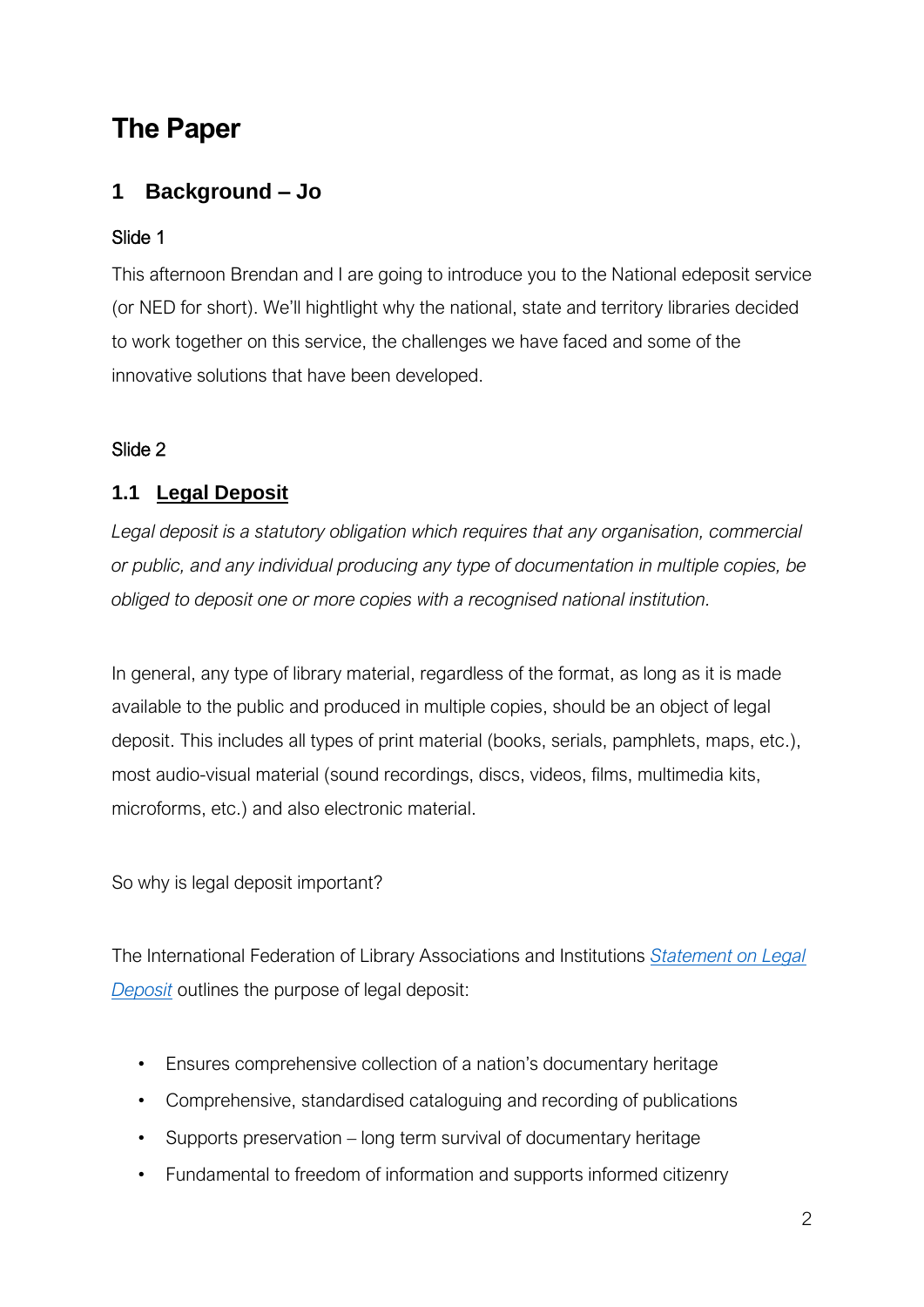#### Slide 3

The principle of a legal deposit system was first implemented in 1537 when King Francois I of France issued the "Ordonnance de Montpellier." This royal decree forbade the sale of any book without first having deposited a copy in the library of his castle.

Today, legal deposit has evolved to a point where the aim is not to provide "rulers" or libraries with free copies of publications for whatever reasons, but "to collect, store and make available for the present and the future the sum total of the intellectual and cultural heritage of a country".

## **1.2 Legal Deposit in Australia**

#### Slide 4

In this slide you can see the current legal deposit framework in Australia at both a federal and state level.

With the exception of the ACT, it is a statutory requirement that print items published in Australia are deposited with both the National Library and the State or Territory library of the jurisdiction in which the publisher is based. Many states also have audio-visual formats included in their legal deposit legislation.

And for electronic publications, legal deposit provisions are in place in the Commonwealth, Victoria, Tasmania, Queensland and the Northern Territory. New South Wales, South Australia and Western Australia are in the process of extending their deposit obligations to include electronic publications.

In New South Wales, Queensland and South Australia, publishers are also required to deposit publications in parliamentary and university libraries. Further, all material of particular relevance to South Australia, must be deposited with the State Library of South Australia regardless of where it is published.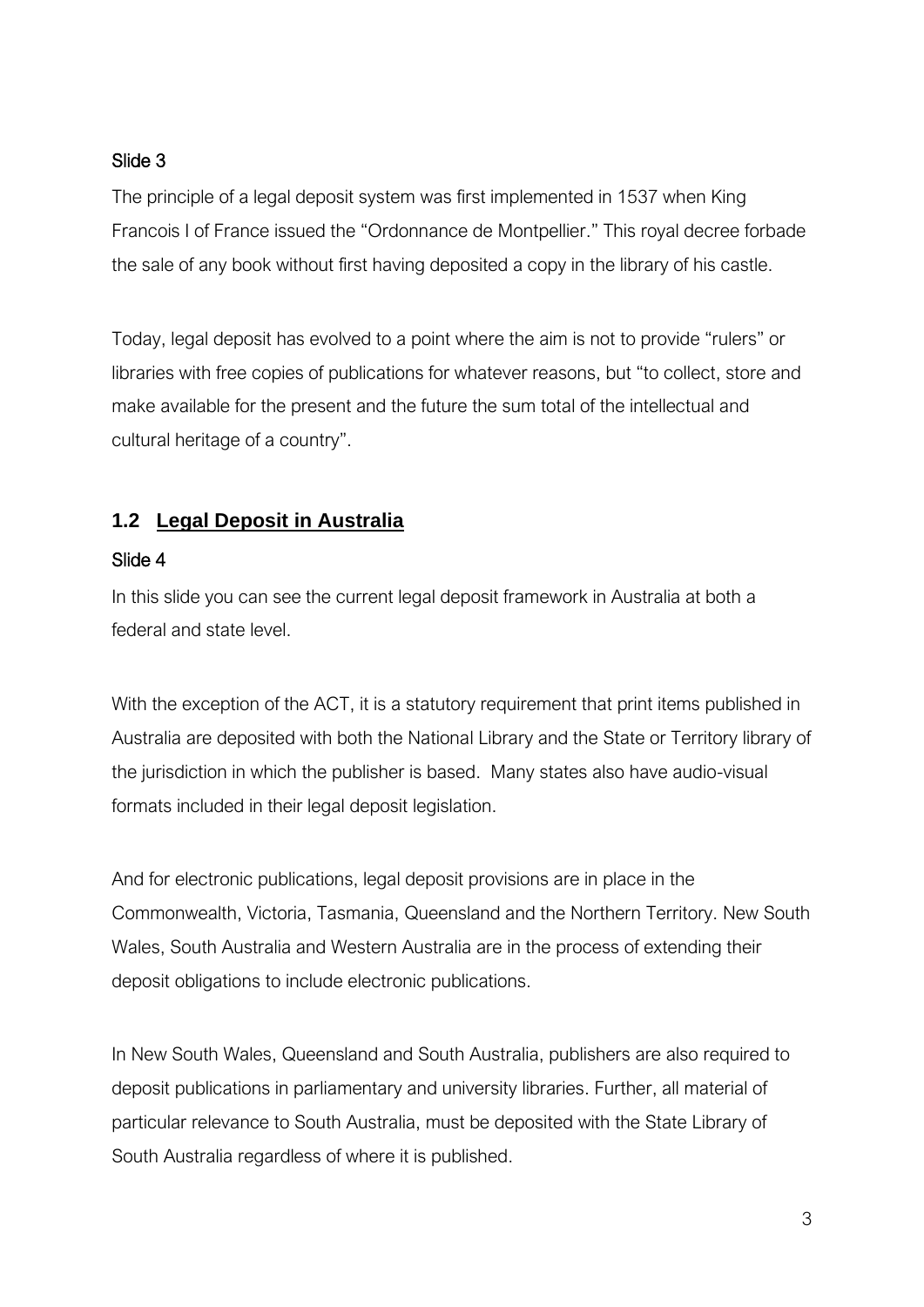## **1.3 Electronic Publications in Australia**

### Slide 5

In Australia, for close to two hundred years, the evolution of published material formats has had little impact on legal deposit collecting practices. Deposit libraries have individually collected, described, preserved and made accessible these significant collections.

However, in the late  $20<sup>th</sup>$  century the arrival of digital media and the Internet has been and remains the great disrupter – for both libraries and publishers.

Digital media and the internet has meant an explosion of publishing in online formats and there are significant changes in the way that books are produced, mediated and received. Readers have access to public forums (via social media like Twitter and social reading sites like Goodreads) to express their views, self-published authors working in commercial genres are finding pathways to success outside of mainstream publishers.

## **1.4 Collecting Electronic Publications in Australia**

## Slide 6

The challenge of ensuring that electronic publications are available for future generations is technically complex and resource intensive in terms of both systems and staff. The current electronic publications holdings of the national, state and territory libraries are, in general, limited and a slim fraction of what could be added to collections.

This slide shows the number of electronic legal deposit publications collected by the national and state libraries in 2016/2017. Whilst the numbers don't look too bad it is very small slice of what was published in electronic form at that time.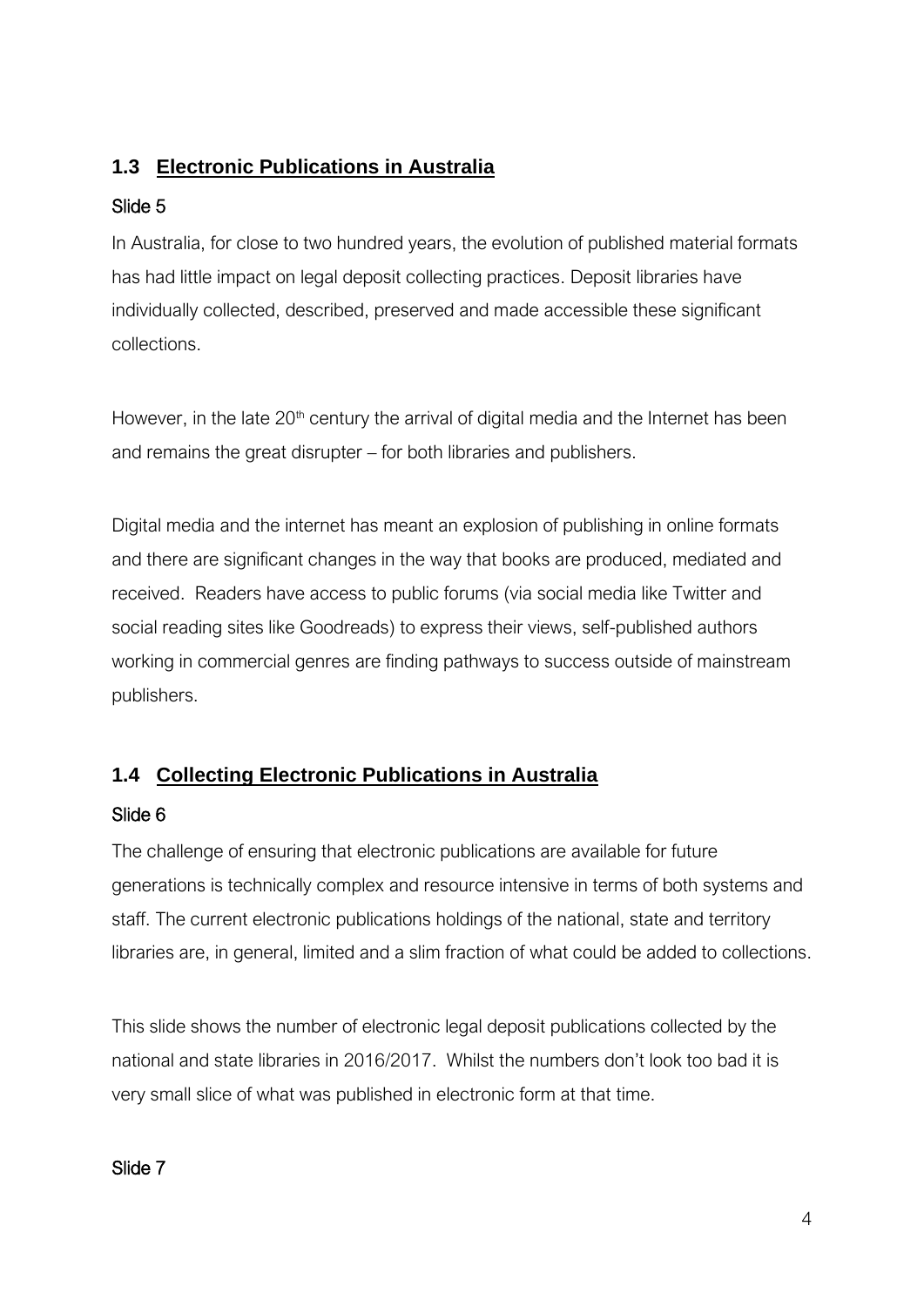#### *Who is currently depositing electronic publications?*

Here is an analysis of publishers who are depositing electronic publications with the national, state and territory libraries as of May 2018.

The largest percentage of publications that are currently being collected are being deposited by community organisations or collected from government.

I'll now handover to Brendan.

## **2 The Vision – Brendan**

#### Slide 8

In November 2015, there was a vision:

*to create a single, sustainable service platform to enable Australia's legal deposit libraries to build a national collection of digital publications so that Australians can understand their diverse social, cultural and intellectual histories, now and in the future.*

*By 2020, all stakeholders will regard the service as trustworthy, efficient, successful and as a central pillar of NSLA's ongoing and collaborative commitment to collect, preserve, and - within the bounds of the Copyright Act make accessible the Australian imprint, in physical or digital form*.

NSLA stands for National and State Libraries Australia. It is made up of the national, state and territory libraries and enables them to collaborate on initiatives. Its origins go back to 1973.

#### Slide 9

This vision was based on recognising that digital collecting required new thinking and processes.

A electronic publication, unlike a print publication, can be collected once and made available in many locations. The potential therefore for libraries to not only share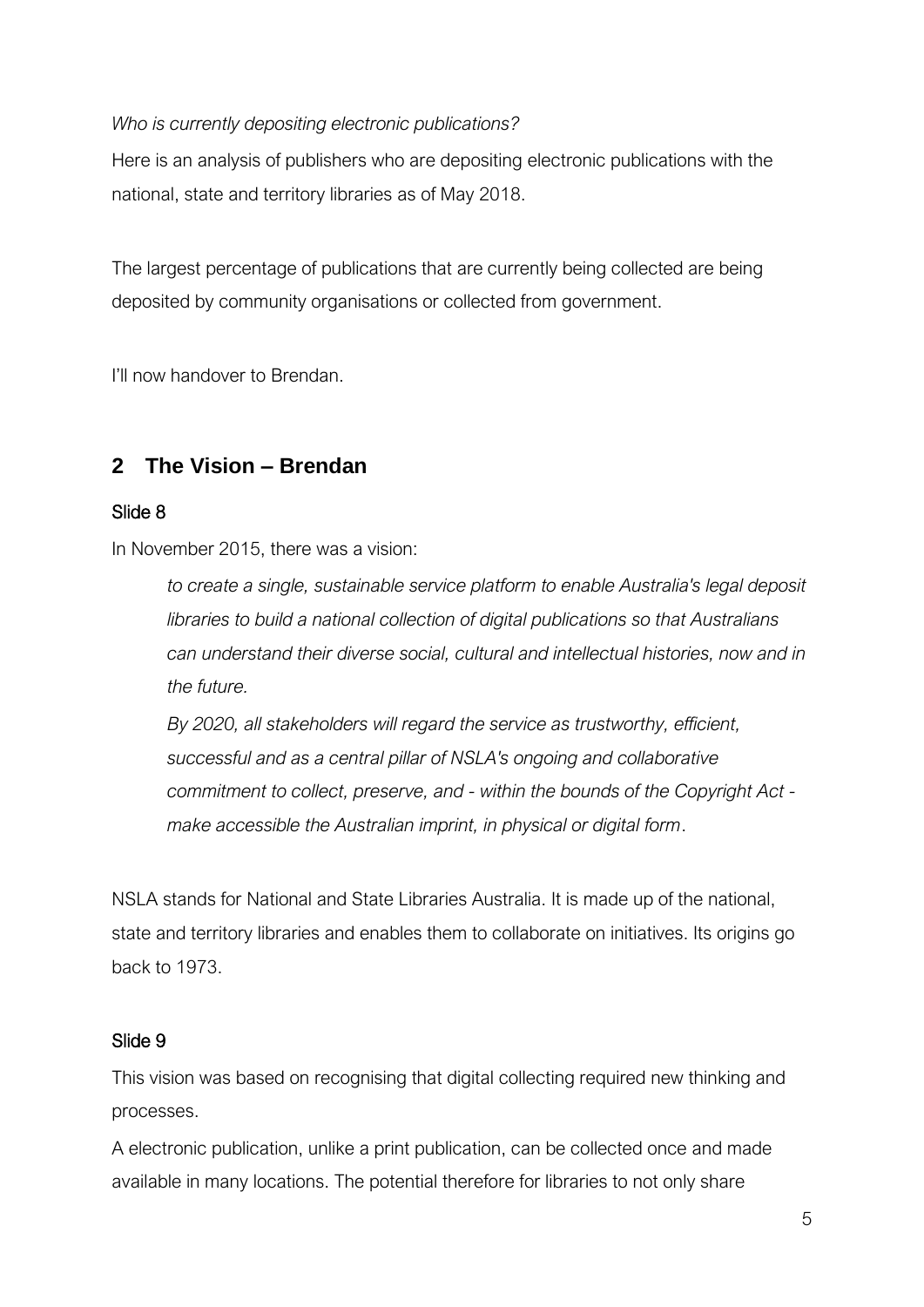collecting but also to share the performance of other collection management functions such as description, storage, preservation, and delivery. Sharing both system and human resources, and so enabling the resources saved in this sharing to be dedicated to do further collecting of digital publications and so increase collecting scope. For publishers, the vision that they need only deposit once to satisfy their digital legal deposit requirements to each of the libraries. There would be no need, as there is for print, to deposit at multiple libraries. This would save publishers time and resources. And once deposited, publishers could be assured that their publications would be preserved over time.

For the public, there would be a greater collection to access

So this was the vision – a shared service that would enable the shared collecting, description, preservation, storage and delivery of Australia's electronic publications – with benefits for the libraries, the publishers and the public.

## **3 The Challenges – Brendan**

#### Slide 10

Well that sounds good. How to make the vision real? What were the challenges to this vision?

Before some answers, some orientation – I joined the NED project in July 2016 as the representative from State Library of New South Wales and continue to be the Library's representative. The challenges articulated here are a personal view of what I see now were and remain the challenges and reflect my role in the project. The NED project was and remains a large project running from 2015 to now and has involved and involves staff from all nine national, state and territory libraries, the NSLA office and dedicated project and IT development teams at the National Library of Australia. I think challenges as follows, in no order of preference or priority.

## **3.1 Nine Libraries**

Slide 11

Challenge Number One.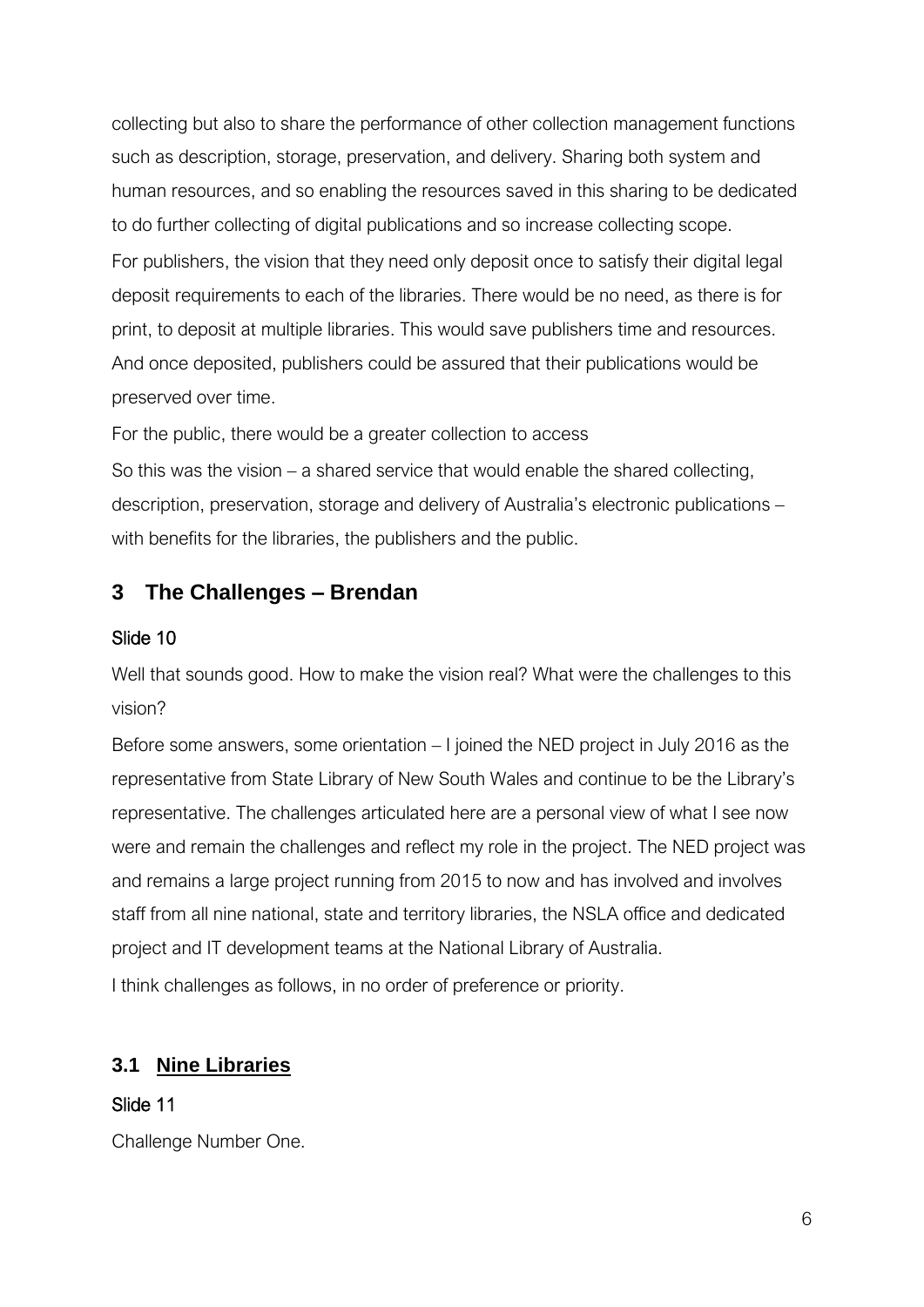How to work with nine individual libraries in eight different states and territories each having their own priorities, their own structures, their own mandates, their own systems, and their own stakeholders?

#### **3.2 Policies**

Challenge Number Two.

How do policies work? Each library has their own policies on what legal deposit materials they wish to collect, their own policies on how to deliver material, their own policies on description storage, preservation and their own policies on privacy. What policies are needed for NED and the shared collecting, description, preservation, storage and access of collection material?

#### **3.3 Systems**

Challenge Number Three.

We need systems to do this. A small matter really.

#### **3.4 Stakeholders**

Challenge Number Four.

Stakeholder management. Library staff at all levels. The CEOs who make decisions. The Executive. The staff that will do the work. The managers who will assign resources. The reference staff who will need to answer questions. The Government stakeholders. Ministers. Departments. Publishers. The Commercial publishers, the community organisations, the government agencies, the businesses, the individuals all of whom publish digital publications. The Public. Peer libraries.

### **3.5 Individual Identity & autonomy?**

Challenge Number Five.

How to reconcile individual library identity & autonomy with a shared system for collecting? Each library has its own proud well recognised individual identity. For each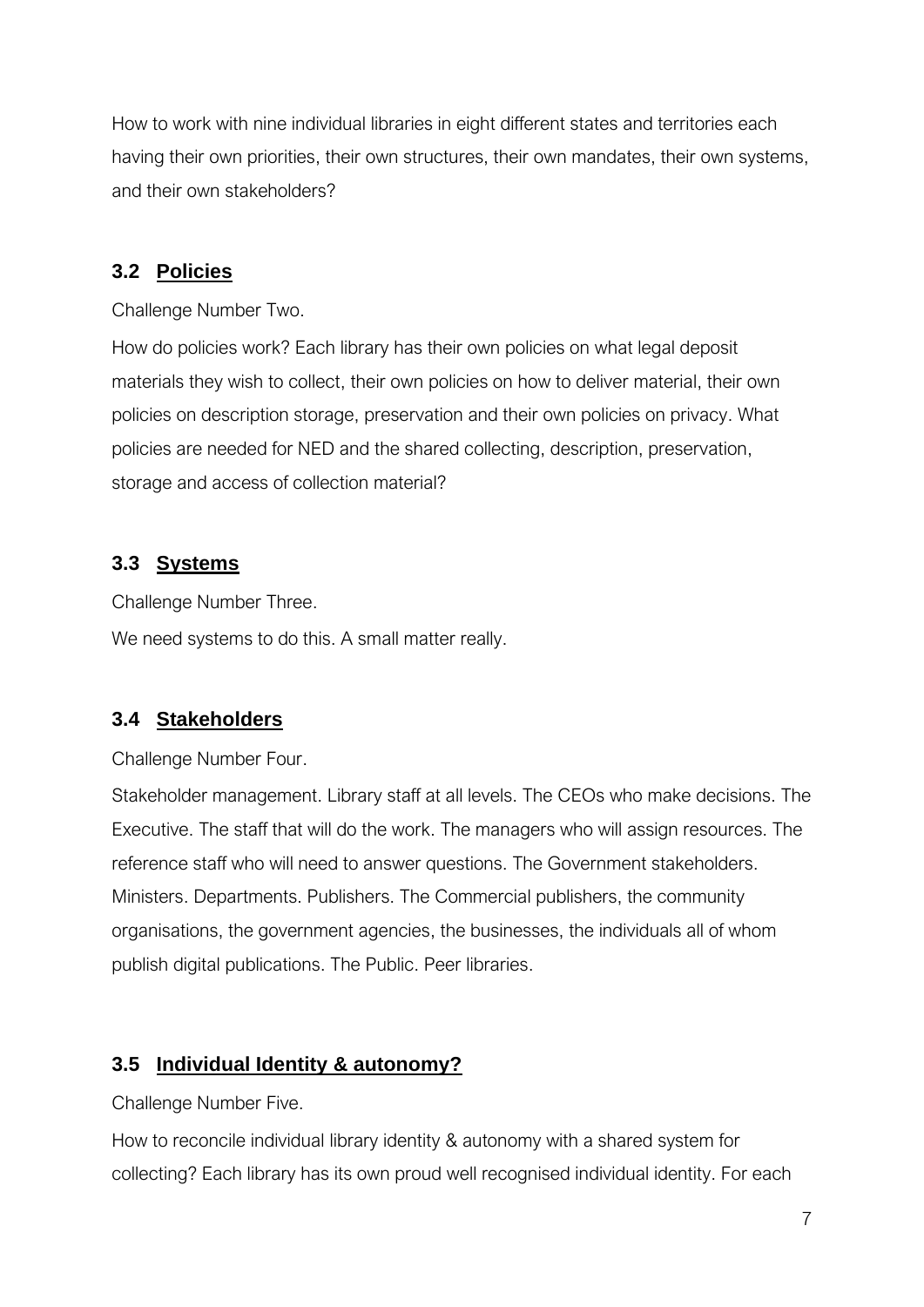library, collecting legal deposit publications is a 'reason for being' activity. In sharing the collecting of digital legal deposit publications, would individual identity be reduced? Would autonomy be lost? Would long-term working relationships with publishers be jeopardised?

## **4 Addressing the Challenges – Brendan**

And now to some answers.

## **4.1 Nine Libraries**

#### Slide 12

Challenge Number One.

First answer: NED was developed within the established NSLA framework. NSLA had in place established ways of working across nine libraries – NED followed this path. A NED Steering Group was formed of representatives from each of the NSLA libraries. NSLA CEOs were regularly briefed on NED progress and made key decisions. The NSLA office located at the State Library of Victoria was critical. Wiki's were established. Regular video conferences held. Face to face meetings held 3-4 times a year. To fund the development of the systems – both the development of the systemsrequirements and the systems themselves – each library contributed in accordance with established NSLA funding models.

Second answer: each library signed late 2017 a NED Deed of Agreement. This Deed establishes NED governance, roles and responsibilities of each of the NED members, articulates the role of the National Library as the service provider, details the financials, provides dispute mechanism, and the cessation of NED. It is the central NED governance document.

Third answer: the process of working, the regular meetings, the documentation of decisions, the consultation, the visibility of decision making, and the recognition that we are all different yet are pursuing the one goal.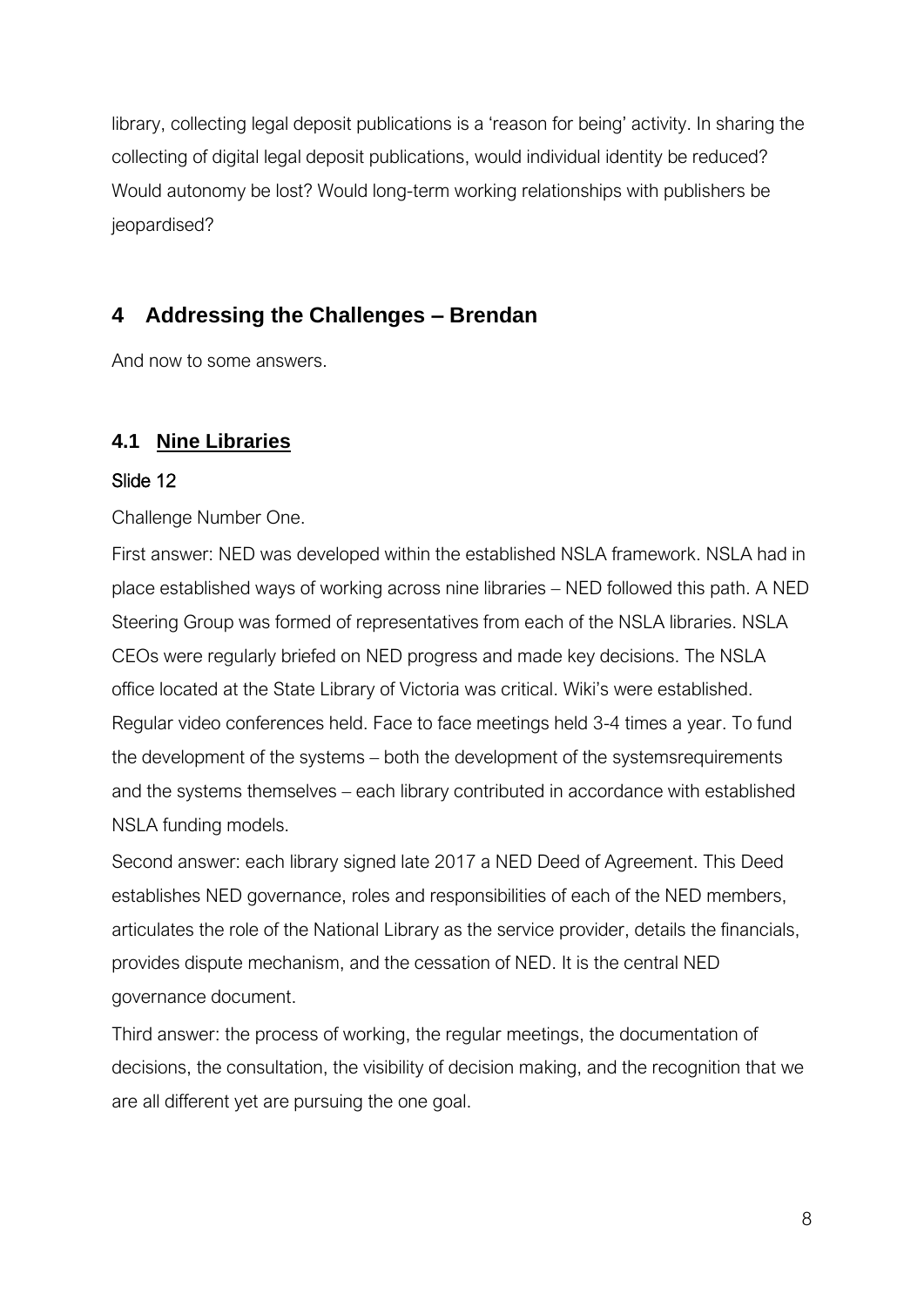These answers are not particularly amazing or innovative. They do though belong in the box marked very very important but not particularly amazing – alongside doors and footpaths – and like doors and footpaths, they can be taken for granted.

## **4.2 Policies**

#### Slide 13

Challenge Number Two.

Two key principles in making policies work. Firstly, the principle of 'do we really need this policy?' Each library has a full suite of policies – let's not create a policy if there is no need. Secondly, the principle of maintaining library autonomy where we could. With these principles in mind, NED has developed three policies – a Content Policy, a Publisher Management Policy and a Terms and Conditions.

The Content Policy describes the types of content that will be accepted through NED and how that content will be managed, discovered, accessed and preserved.

Recognising principle two, the Content Policy does not insist upon the exact content to be collected – rather it states publications that satisfy legal deposit legislation will be collected. Nor does it insist upon a descriptive standard.

The Publisher Management Policy defines the engagement between the libraries and Publishers and ensures this is undertaken by one Member or, if to be undertaken by more than one, is coordinated and communication paths clear. The Publisher Management Policy recognises that individual libraries have and will continue to have relationships with publishers on matters other than NED.

The Terms and Conditions states for publishers the terms and conditions to which they must agree to when depositing material to NED.

## **4.3 Systems**

#### Slide 14

Challenge Number Three.

A key stage of the NED project was to develop the requirements for the systems. Not one system, many systems, some existing, some to be built, systems in each library.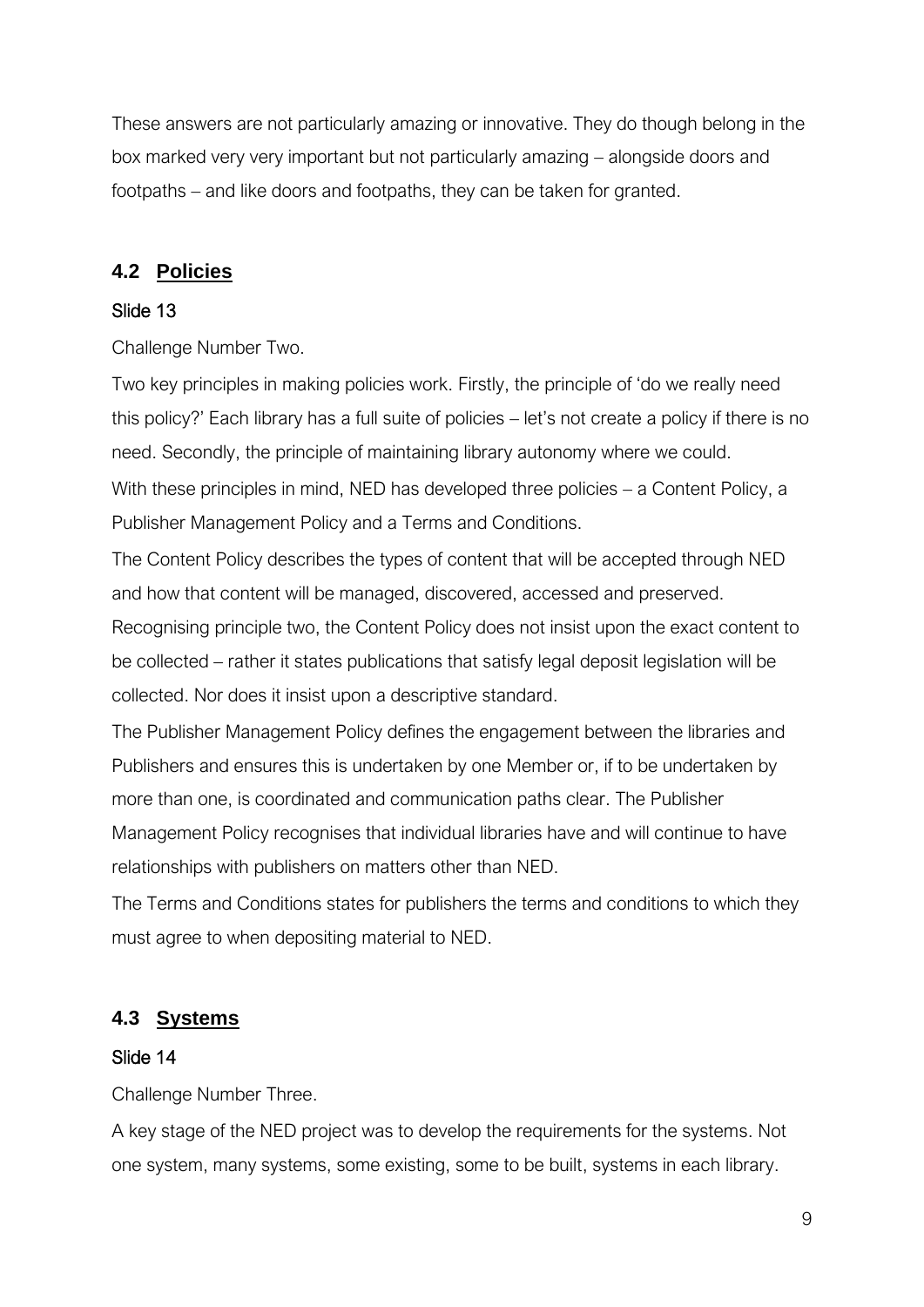The requirements were jointly developed and specified in detail the scope for the systems. The requirements were signed off by all members at the same time the NED Deed of Agreement was signed. It is recognised that the full up-front documentation of detailed systems requirements is old school waterfall methodology; however in the NED context, they were important so each member could be exactly sure what system was going to be built.

The last stage of the project, the stage we are now in, is the building of the systems. This has involved a dedicated IT project team situated at the National Library, and a cast of User Acceptance Testers in all the libraries.

Very importantly, the systems build upon the NLA edeposit system which was launched in February 2016. The success of the NLA edeposit system was critical to addressing the challenge of building the NED systems – whilst only used by the NLA, it did demonstrate that publishers could easily deposit publications that could then be made available very quickly.

### **4.4 Stakeholders**

#### Slide 15

Challenge Number Four.

Each library has multiple stakeholders. NED has nine times multiple stakeholders. To ensure stakeholders are appropriately advised of NED and in position, as required, to make key decisions, there has been lots and lots of communications. Staff Presentations, CEO Briefings, Council/Board briefings, and Ministerials. Establishment of internal NED working groups comprising both operational staff and managerial staff. An important aspect in managing these stakeholders is that NED has moved logically and progressively from the idea to reality.

## **4.5 Identity & Autonomy?**

#### Slide 16

Challenge Number Five.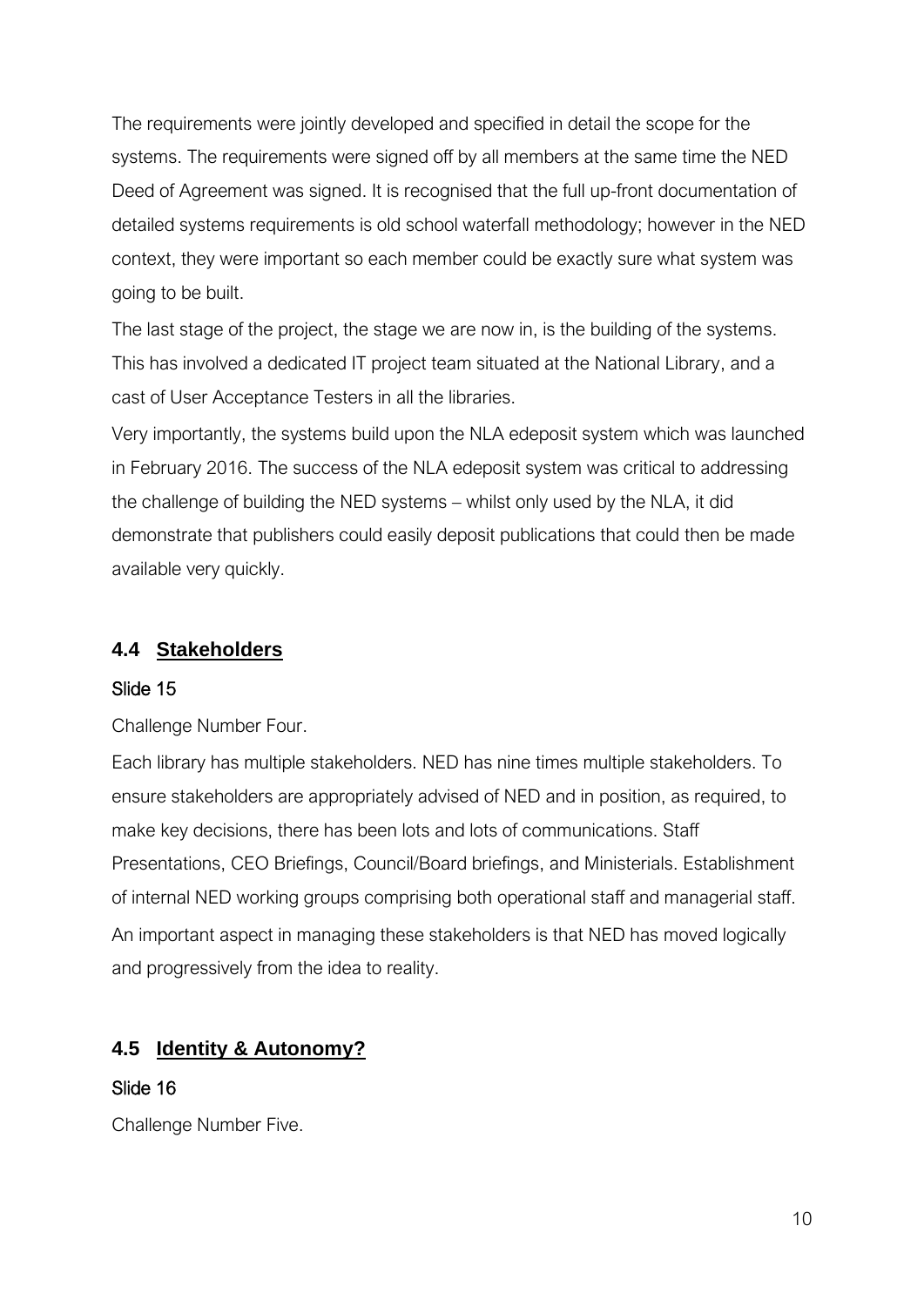Identity and autonomy was addressed in a number of ways. One, as identify and autonomy can be nebulous terms, it was important to clarify exactly what was required in practice. Two, the governance arrangements – the NSLA NED Steering Group, the NED Deed – addressed identity and autonomy. Three, the policies, as noted above, provide scope for autonomy.

As an example, to address concerns libraries raised regarding branding and identity, it was clarified what this meant and options as to how it could be addressed. The answer: both branding and text recognition of all libraries involved in NED at various points in the workflow. For example, at the time of deposit, publishers will be presented with the branding of the relevant legal deposit libraries.

Finally, and perhaps most important, each library made its own assessments on whether to join NED – whether to be alone or to share. This involved analysis of costs, benefits and risks. And we all decided to share.

## Slide 17

And here's a footpath. And back to Jo.

## **5 NED - Jo**

## Slide 18

So – let's have a look at NED in a bit more detail.

The NED service provides for the deposit, management, storage, preservation,

discovery and delivery of published electronic material across Australia.

## **5.1 How does it work?**

#### Slide 19

The NED service supports the following options for publishers to contribute content and metadata:

- through the online portal this slide shows the beta site
- as an email attachment for eNewsletters (upon agreement with the state or territory library of place of publication)
- through bulk ingest processes managed directly by Member Libraries or collaboratively with NLA (primarily for large commercial publishers).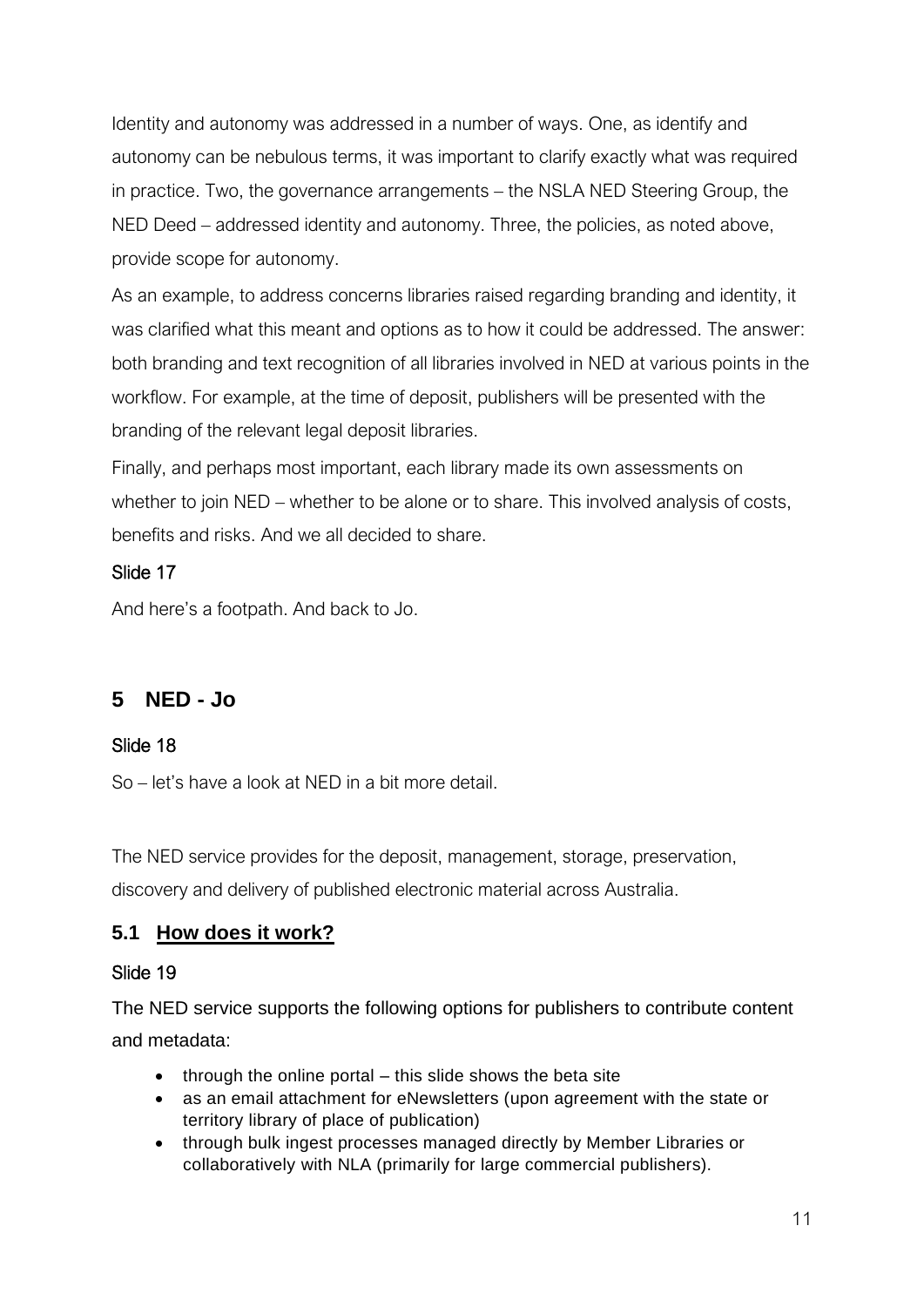## Slide 20

When the NED service is launched the following publication types and formats can be collected:

- Monographs (such as books, government publications, maps and music scores)
- Serials (e.g. journals, magazines, annual reports, newsletters including 'members only' newsletters, newspapers)

Depending on which type of publication is selected the online portal indicates what formats can be uploaded. In this slide, you can see for books, epub, pdf and mobi formats are accepted.

## Slide 21

The deposit process requires the provision of publisher information and a range of metadata elements to:

- identify the publisher
- describe the content
- identify access conditions
- apply a Creative Commons licence (if desired)

NED member libraries can enhance the metadata provided by the publisher although this is not a requirement.

The publications will be stored and preserved at the National Library and discovery of publications is through NED member library catalogues and Trove (the national discovery service).

## **6 System Challenges - Jo**

Slide 22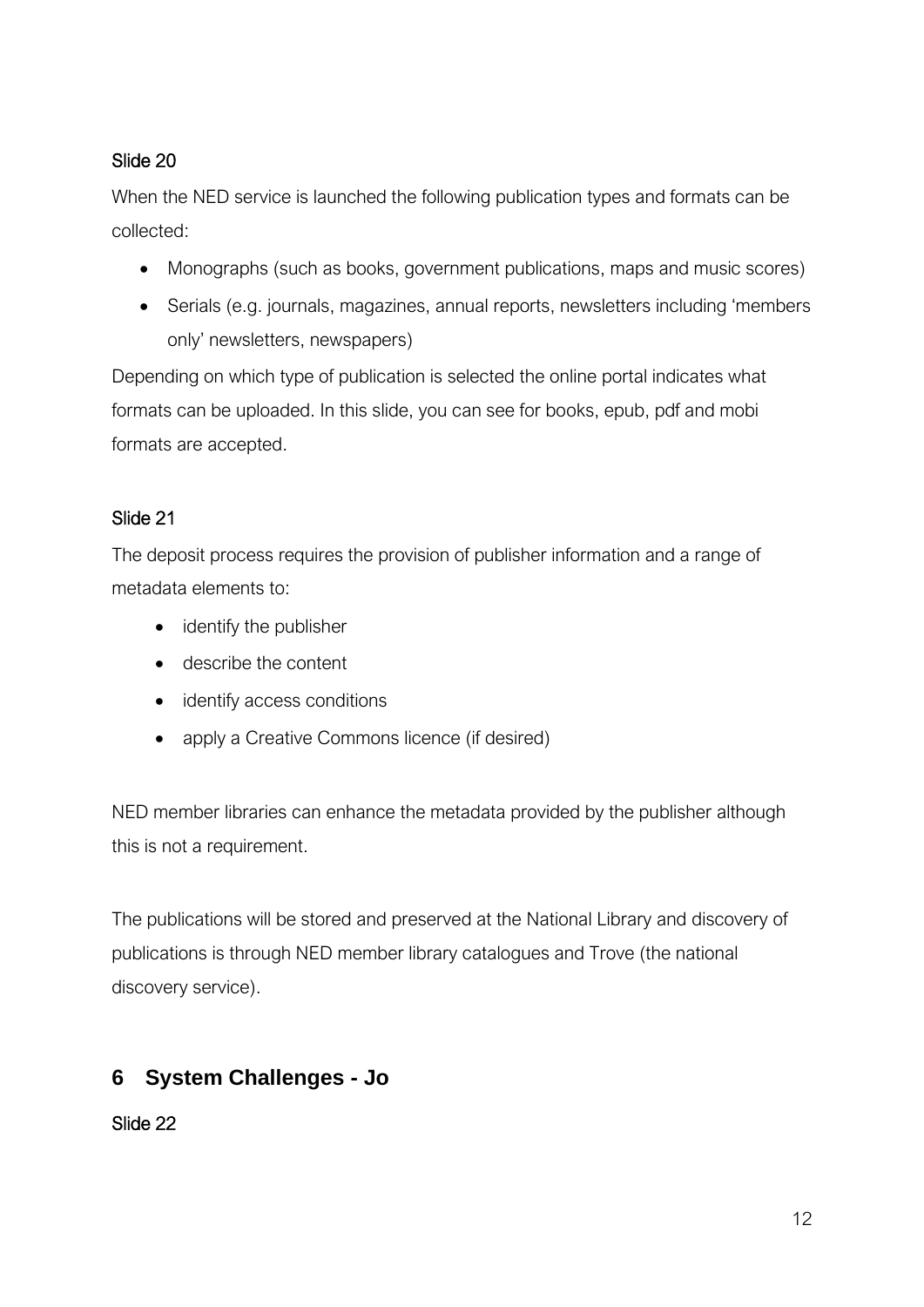I'm now going to talk about some of the technical innovations of the NED service. These technical solutions respond to some of challenges that have already been outlined.

## **6.1 Integrations**

### Slide 23

The NED service automates the flow of data across multiple systems. This slide shows how a digital deposit moves through NED and related systems. Each blue box represents different systems that are integrated to support the data flow and include; digital asset management, preservation, multiple library management systems, and discovery systems including TROVE and WorldCat.

The green line shows the data flow for a monograph publication – the aim is to automate the process as much as possible, reducing the turn around time between deposit by publisher and delivery via TROVE to users to just one day.

## **6.2 Access and security**

#### Slide 24

The development of different access options and a secure delivery system aims to balance the dual goals of providing the broadest access possible to users with the need to support the commercial viability of Australian publishing.

The online deposit process requires the selection of one of the access conditions in the table on this slide. These range from the broadest which is openly on the internet, to the most restrictive, which is onsite view only access at the National Library and applicable state/territory library.

## Slide 25

The National Library as the host of the NED service will securely store all deposited publications in accordance with government security standards and requirements.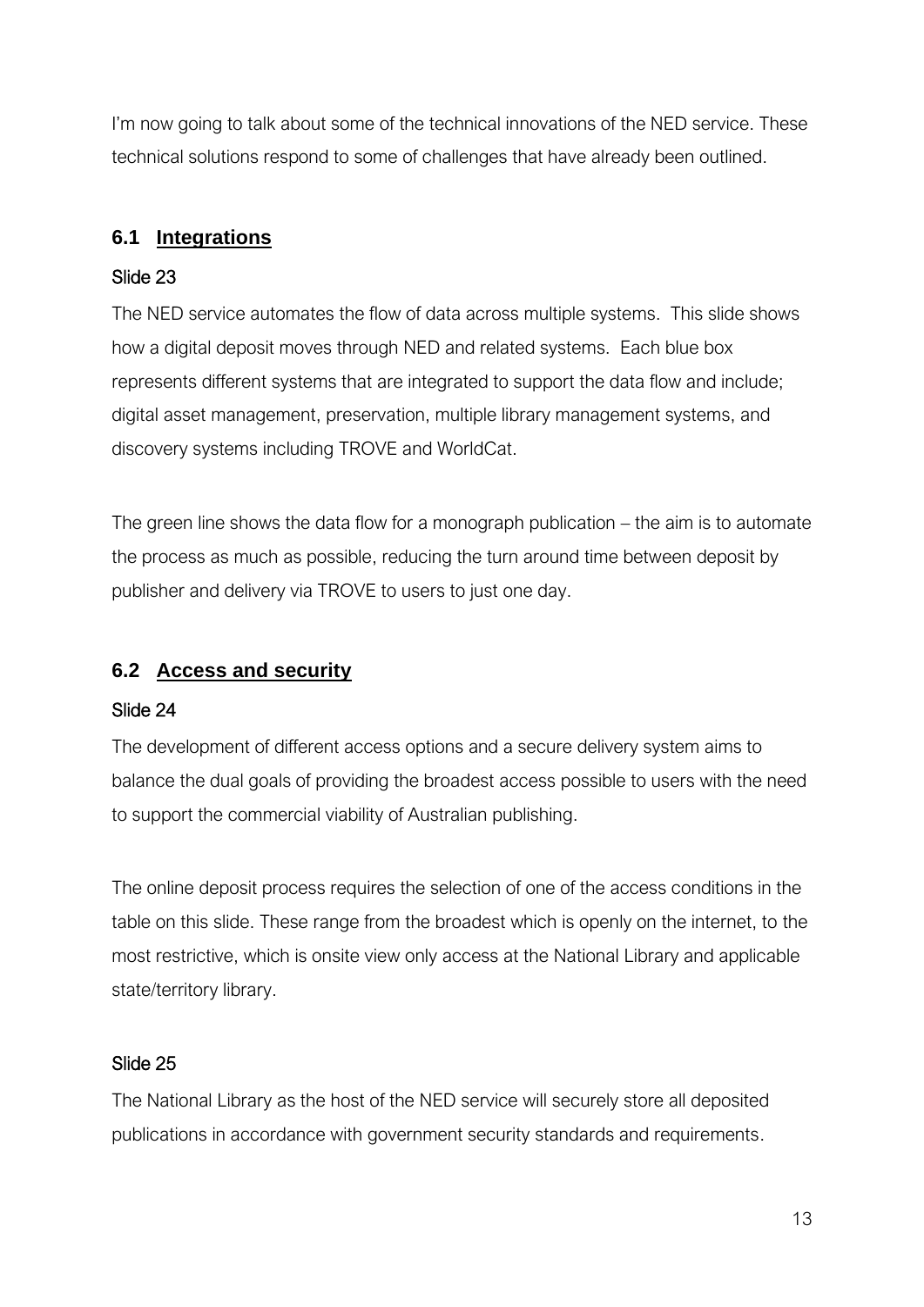Where publishers have selected view-only access for their publications, a Citrix product - Secure Browser – delivers these publications via a secure viewer that does not permit downloads, file transfer, saving, copying or printing.

## **6.3 Email Deposit**

#### Slide 26

NED provides several deposit options for publishers which respond to the needs and practices of the incredibly wide spectrum of publishers across Australia.

As mentioned earlier, community organisations are the top contributor of electronic legal deposit and many of these are e-newsletters distributed via an email distribution list. State and territory library's legal deposit email addresses are just one of many emails on those lists.

Knowing that it would be difficult to transition many of these organisations to use the deposit portal (they often have little or no resourcing) and recognising that these publications represent a significant component of the legal deposit collecting by state and territory libraries, an innovative process has been developed to semi-automate the ingest of electronic serials that are emailed as pdf attachments or are online newsletters.

## **7 What Happens Next? – Jo**

#### Slide 27

Our priorities over the next few months include:

1.Finalising the technical development of the system, training, developing procedures Completing the end to end testing of the system and resolving as many outstanding issues as possible. We have commenced the training of library staff in the member libraries and the development of procedures and workflows.